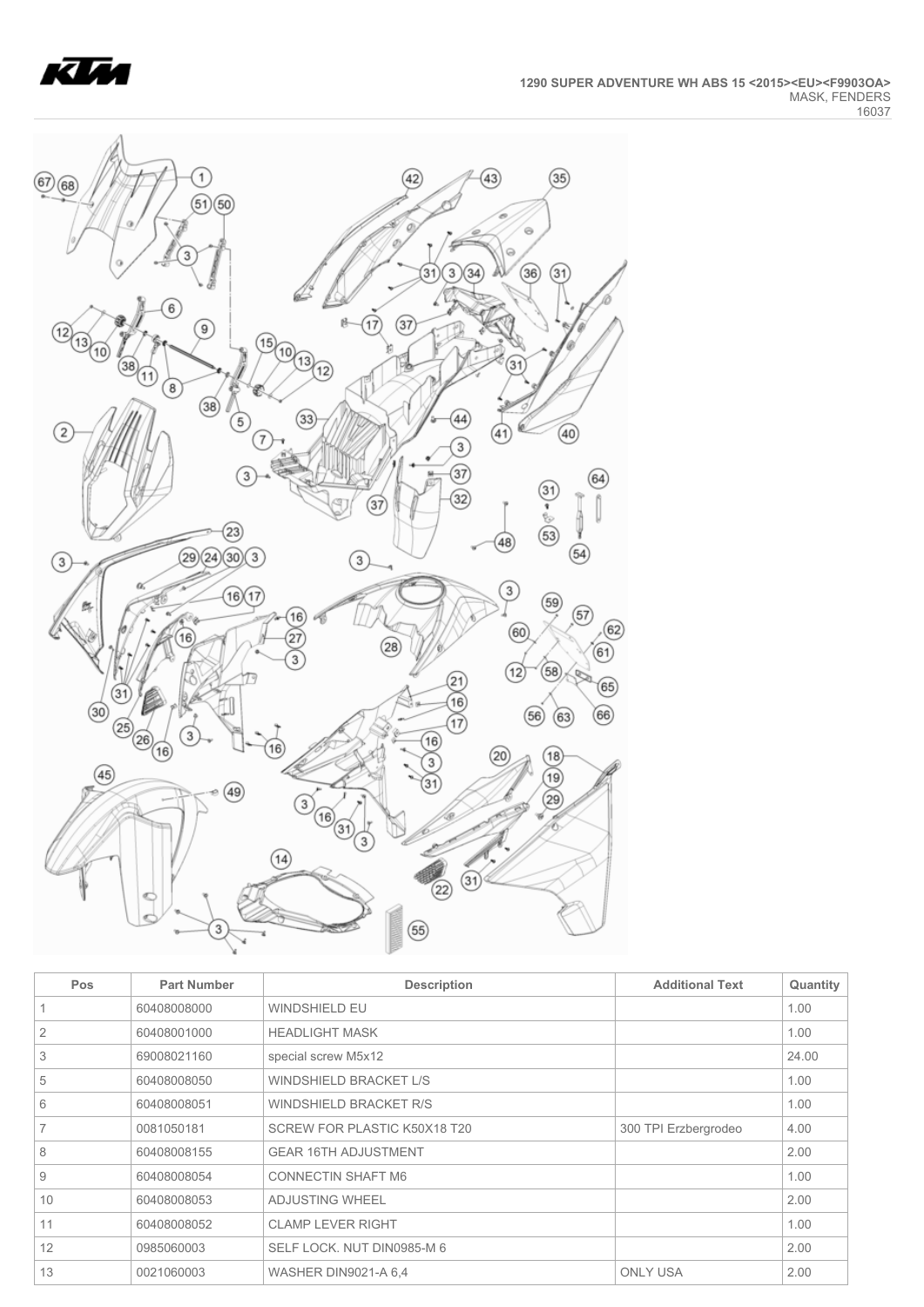| 14    | 60308005000    | <b>COCKPIT COVER LOWER SIDE</b>  |                         | 1.00  |
|-------|----------------|----------------------------------|-------------------------|-------|
| 15    | 60408008063    | WAVO SPRING YRW-0062             |                         | 1.00  |
| 16    | 69008021080    | clip nut M5                      |                         | 14.00 |
| 17    | 54603048100    | clip nut M6                      |                         | 5.00  |
| 18    | 60408050000AAA | <b>SPOILER L/S</b>               |                         | 1.00  |
| 19    | 60308002050KBA | AIR INTAKE LEFT                  |                         | 1.00  |
| 20    | 60308002000BGA | <b>MASK ARM LEFT</b>             |                         | 1.00  |
| $21*$ | 60308025100    | <b>INNER LINING LEFT</b>         |                         | 1.00  |
| 22    | 60308021050    | COVERING GRID AIR INTAKE L/S     |                         | 1.00  |
| 23    | 60408051000AAA | <b>SPOILER R/S</b>               |                         | 1.00  |
| 24    | 60308003000BGA | <b>MASK ARM RIGHT</b>            |                         | 1.00  |
| 25    | 60308003050KBA | AIR INLET RIGHT                  |                         | 1.00  |
| 26    | 60308031050    | COVERING GRID AIR INTAKE RIGHT   |                         | 1.00  |
| $27*$ | 60308026100    | <b>INNER LINING RIGHT</b>        |                         | 1.00  |
| 28    | 60308030000AAA | <b>TANK COVER</b>                |                         | 1.00  |
| 29    | 60035001000    | SPECIAL SCREW M6X21 WS=8         |                         | 2.00  |
| 30    | 69008021060    | special screw M5x17              |                         | 4.00  |
| 31    | 0081050121     | EJOT PT screw K50x12             | only for US and SixDays | 26.00 |
| 32    | 60304050000    | <b>SPLASH PROTECTION</b>         |                         | 1.00  |
| 33    | 60308019000    | TAIL END LOWER PART              |                         | 1.00  |
| 34    | 60308015000    | <b>NUMBER PLATE SUPPORT</b>      |                         | 1.00  |
| 35    | 6030801310033  | TAIL FENDER BLACK                |                         | 1.00  |
| 36    | 60012081200    | license plate mouning plate      | FOR AUS ONLY            | 1.00  |
| 37    | 54603048200    | RANGE CHANGE METAL NUT M5        |                         | 7.00  |
| 38    | 60408008057    | WINDSHIELD HOLDER RUBBER         |                         | 2.00  |
| 40    | 60308041000AAA | TAIL SPOILER L/S PEARL W.        |                         | 1.00  |
| 41    | 6030804300033  | <b>REAR SIDE COVER LEFT</b>      |                         | 1.00  |
| 42    | 60308042000AAA | TAIL SPOILER R/S PEARL W.        |                         | 1.00  |
| 43    | 6030804400033  | REAR SIDE COVER RIGHT            |                         | 1.00  |
| 44    | 83008000015    | SPECIAL SCREW M6X15X3            |                         | 2.00  |
| 45    | 60308110000AAA | <b>FRONT FENDER</b>              |                         | 1.00  |
| 48    | 0025060126     | HH collar screw M6x12 TX30       |                         | 4.00  |
| 49    | 58111076000    | CABLE SUPPORT KHS NR.150-47610   |                         | 2.00  |
| 50    | 60408008060    | WINDSHIELD ADAPTER L/S           |                         | 1.00  |
| 51    | 60408008061    | WINDSHIELD ADAPTER R/S           |                         | 1.00  |
| 53    | 60312062000    | <b>BRACKET FOR VEHICLE TOOLS</b> |                         | 1.00  |
| 54    | 50303018000    | RUBBER L=145MM                   |                         | 1.00  |
| 55    | 60012080000    | SIDE REFLECTOR YELLOW 03         | ONLY FOR USA, AUS       | 2.00  |
| 56    | 0985050003     | SELF LOCKING NUT DIN0985-M 5     |                         | 2.00  |
| 57    | 0024060156     | HH collar screw M6x15 TX30       | <b>ONLY USA</b>         | 2.00  |
| 58    | 0021060003     | WASHER DIN9021-A 6,4             | <b>ONLY USA</b>         | 2.00  |
| 59    | 0024060206     | HH collar screw M6x20 TX30       |                         | 2.00  |
| 60    | 0125060003     | WASHER DIN0125-A 6,4             |                         | 2.00  |
| 61    | 40006006000    | WASHER 6MM                       |                         | 2.00  |
| 62    | 0966050163     | OVAL HEAD SCREW DIN0966-M 5X16   |                         | 2.00  |
| 63    | 0125050003     | <b>WASHER DIN0125-A 5.3</b>      |                         | 2.00  |
| 64    | 60011093075    | RUBBER CABLE TIE 75MM 03         |                         | 1.00  |
| 65    | 58412080000    | REFLECTOR RED                    | EU+AUS                  | 1.00  |
| 66    | 58412080050    | <b>BRACKET FOR REFLECTOR</b>     |                         | 1.00  |
| 67    | 60708008071    | Special screw M5x14              |                         | 4.00  |
| 68    | 60708008070    | rubber bush windshield fixatio   |                         | 4.00  |